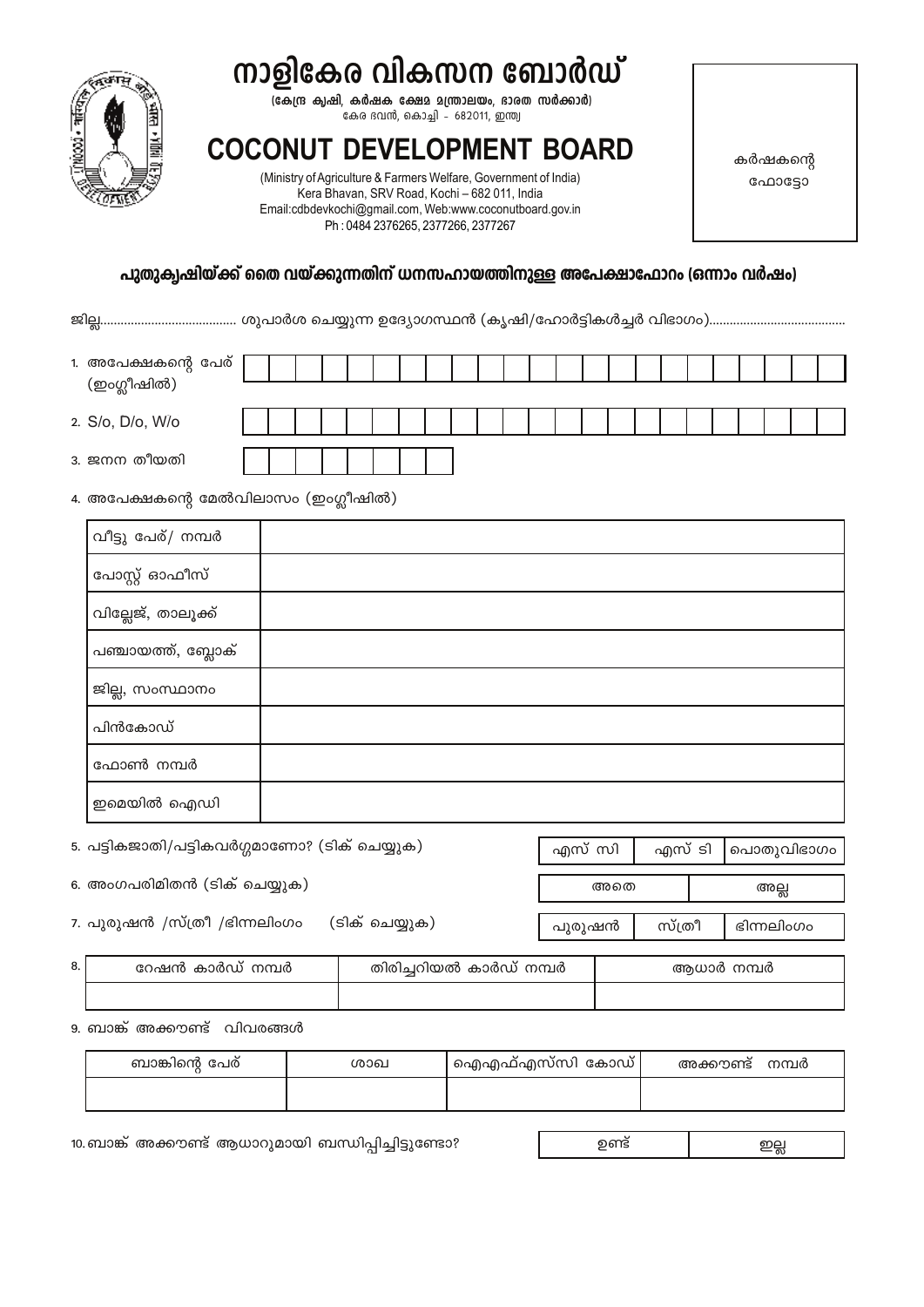12. തെങ്ങ് കൃഷി ചെയ്യുന്ന ഭൂമിയുടെ മൊത്തം വിസ്തീർണ്ണം

13. സഹായധനത്തിന് അപേക്ഷിക്കുന്ന ഭൂമിയുടെ വിശദവിവരം

| സർവ്വേ നമ്പർ | വിസ്തീർണ്ണം<br>(ഹെക്ടർ)                  | ജില്ല | താലൂക്ക് | പഞ്ചായത്ത് | വില്ലേജ് |
|--------------|------------------------------------------|-------|----------|------------|----------|
|              |                                          |       |          |            |          |
|              |                                          |       |          |            |          |
|              | അപേക്ഷകൻ മേൽപ്പറഞ്ഞ ഭൂമിയുടെ ഉടമസ്ഥനാണോ? | അതെ   | അല്ല     |            |          |

14. നടാനുപയോഗിച്ച തൈകൾ ഏതു ഇനത്തിൽ പെടുന്നു

| ഇനം       | എണ്ണം | നൈവാങ്ങിയത്<br>എവിടെ നിന്ന്                           | വില |  |     | തൈകൾ<br> തൈ നട്ട തീയതി $ $ തമ്മിലുള്ള അകലം $^{\prime}$ |
|-----------|-------|-------------------------------------------------------|-----|--|-----|--------------------------------------------------------|
| കുറിയ ഇനം |       |                                                       |     |  |     |                                                        |
| സങ്കര ഇനം |       |                                                       |     |  |     |                                                        |
| നെടിയ ഇനം |       |                                                       |     |  |     |                                                        |
| മൊത്തം    |       |                                                       |     |  |     |                                                        |
|           |       | നിലവിലുള്ള തെങ്ങുകളുടെ ഇടയിലാണോ തൈകൾ നട്ടിരിക്കുന്നത് |     |  | അതെ | അല്ല                                                   |

15.ഒന്നാം വർഷ കൃഷി ചിലവ്

| ഇനം                                                  | തുക (രൂപ) |
|------------------------------------------------------|-----------|
| തെങ്ങിൻ തൈകളുടെ വില                                  |           |
| ഭൂമിയൊരുക്കലും തൈ നടീലും, വളം, വേലി കെട്ടൽ, തണൽ നൽകൽ |           |
| ജലസേചനം, ഇടവിള, സസ്യസംരക്ഷണം, കാർഷിക ഉപകരണങ്ങൾ       |           |
| മറ്റു ചിലവുകൾ                                        |           |
| മൊത്തം                                               |           |

### അപേക്ഷകന്റെ സതൃവാങ്മൂലം

| എല്ലാ കാര്യങ്ങളും സത്യമാണെന്നും നാളികേര വികസന ബോർഡിന്റെ എല്ലാ വ്യവസ്ഥകളും, നിബന്ധന |  |  |
|------------------------------------------------------------------------------------|--|--|
| കളും അനുസരിച്ചുകൊള്ളാമെന്നും ഇതിനാൽ ഉറപ്പു നൽകിക്കൊള്ളുന്നു. എനിക്ക് 201 വർഷം      |  |  |
|                                                                                    |  |  |
| ണ്ട്. തൈകൾ തുറന്ന സ്ഥലത്ത് ശാസ്ത്രീയമായ രീതിയിലാണ് നട്ടിരിക്കുന്നത്.               |  |  |

 $mu$  oughbars:

ഒപ്പ്/കൈവിരൽ അടയാളം

പേര് :

തീയതി :

– ഹെക്ടർ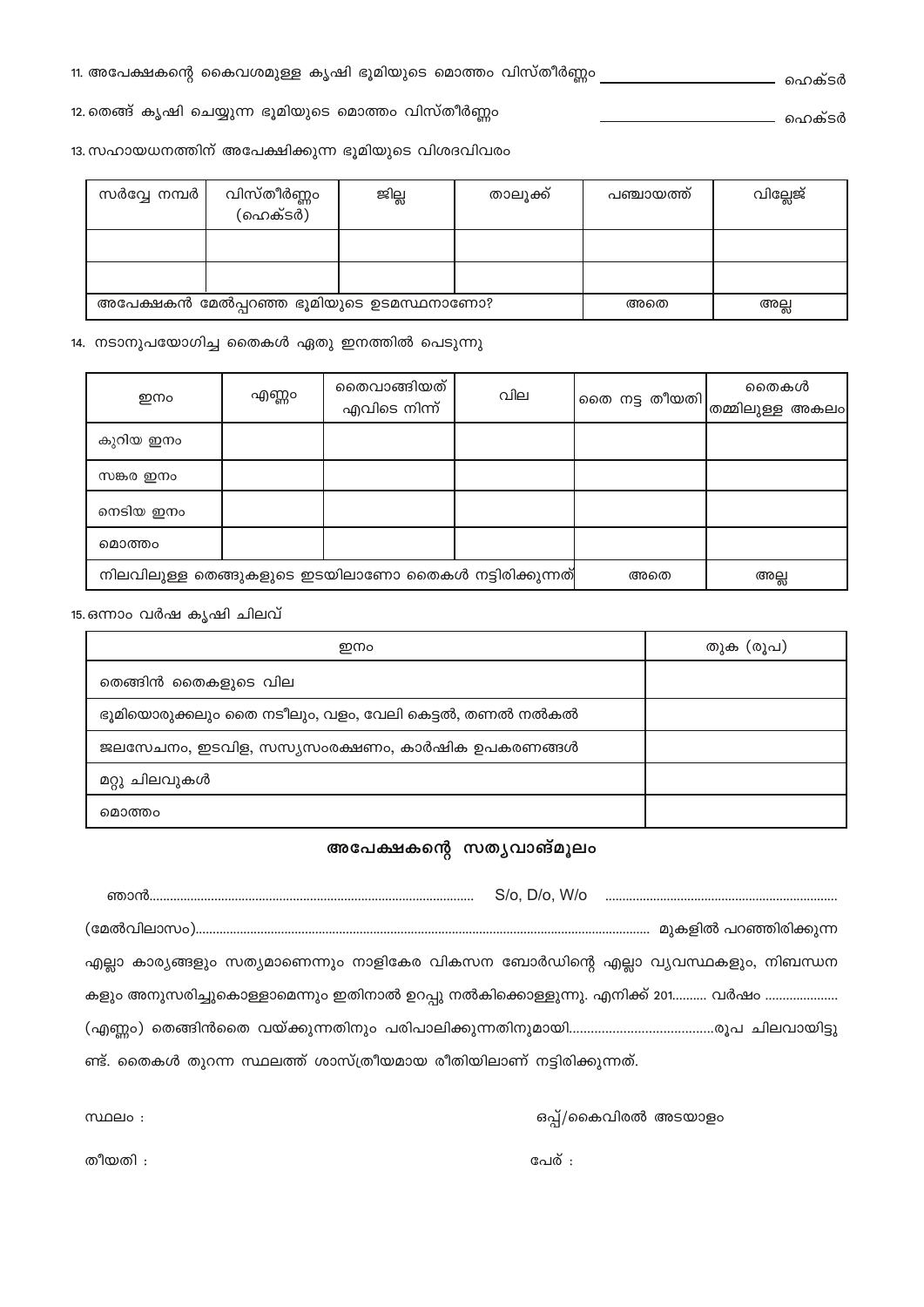#### സർട്ടിഫിക്കേറ്റ്

#### (സംസ്ഥാന കൃഷി ഓഫീസർ/ബോർഡിന്റെ ടെക്നിക്കൽ ഓഫീസർ എന്നിവരുടെ സാക്ഷ്യം)

മുകളിൽ പറഞ്ഞിരിക്കുന്ന കൃഷി സ്ഥലം പരിശോധിച്ചു. അപേക്ഷകൻ..................................കെടർ സ്ഥലത്ത്

പുതുതായി ഗുണമേന്മയുള്ള .............................(എണ്ണം) തെങ്ങിൻ തൈകൾ നടുന്നതിനും പരിപാലിക്കുന്നതിനു 

| ഏത് വിഭാഗത്തിൽപ്പെടുന്ന<br>ഭൂമി<br>(ടിക് ചെയ്യുക) <b>#</b> | നോർമൽ ഏരിയ | ഷെഡ്യൂൾഡ് ഏരിയ | ഹില്ലി ഏരിയ |  |  |  |  |
|------------------------------------------------------------|------------|----------------|-------------|--|--|--|--|
|                                                            |            |                |             |  |  |  |  |
| ഇനം                                                        |            | തൈകളുടെ എണ്ണം  |             |  |  |  |  |
| കുറിയ ഇനം                                                  |            |                |             |  |  |  |  |
| സങ്കര ഇനം                                                  |            |                |             |  |  |  |  |
| നെടിയ ഇനം                                                  |            |                |             |  |  |  |  |
|                                                            | മൊത്തം     |                |             |  |  |  |  |

തൈകൾ തുറന്ന സ്ഥലത്ത് ശാസ്ത്രീയമായ രീതിയിലാണ് നട്ടിരിക്കുന്നതെന്നും ഭൂമിവിഭാഗവും ഇനം തിരിച്ചുള്ള തൈ എണ്ണവും മേൽപറഞ്ഞതാണെന്നും ഞാൻ ഇതിനാൽ സാക്ഷ്യപ്പെടുത്തുന്നു.

> ഒപ്പ് ഉദ്യേഗസ്ഥന്റെ പേര്

ഓഫീസ് സീൽ

സ്ഥലം തീയതി

> ഓഫീസ് ഉപയോഗത്തിനു മാത്രം പരിശോധകന്റെ നിർദ്ദേശങ്ങൾ

> > പേര്. പദവി

#### ചെയർമാന്റെ ഉത്തവ്

ചെയർമാൻ നാളികേര വികസന ബോർഡ്

#### ആവശ്യമായ മറ്റു രേഖകൾ

- 1. കൃഷിയിടത്തിന്റെ ഫോട്ടോ (62 സെന്റിൽ കുറയാതെ കൃഷിഭൂമിയിൽ 40ൽ അധികം തൈകൾ, നട്ടുപിടിപ്പിച്ച കർഷകരുടെ സ്ഥലം)
- 2. ആധാർ കാർഡിന്റെ പകർപ്പ്
- 3. ആധാറുമായി ബന്ധിപ്പിച്ച ബാങ്ക് അക്കൗണ്ട് പാസ്ബുക്കിന്റെ ആദ്യ പേജിന്റെ പകർപ്പ്
- 4. കരം അടച്ച രസീതിന്റെ പകർപ്പ്
- 5. പട്ടികജാതി/പട്ടികവർഗ്ഗം വിഭാഗത്തിൽപ്പെടുന്ന സർട്ടിഫിക്കേറ്റിന്റെ പകർപ്പ്

 $\#$  - Hilly Areas include those areas covered under Hill Area Development Programme and Western Ghat Development Programme (WGDP) of Planning Commission. Sheduled Areas include those areas notified by planning Commission and StateGovernments.

WGDP - List of Panchayaths given in G.O (MS) No. 16/2014/PLG. dated 30.04.2014 of Govt. of Kerala